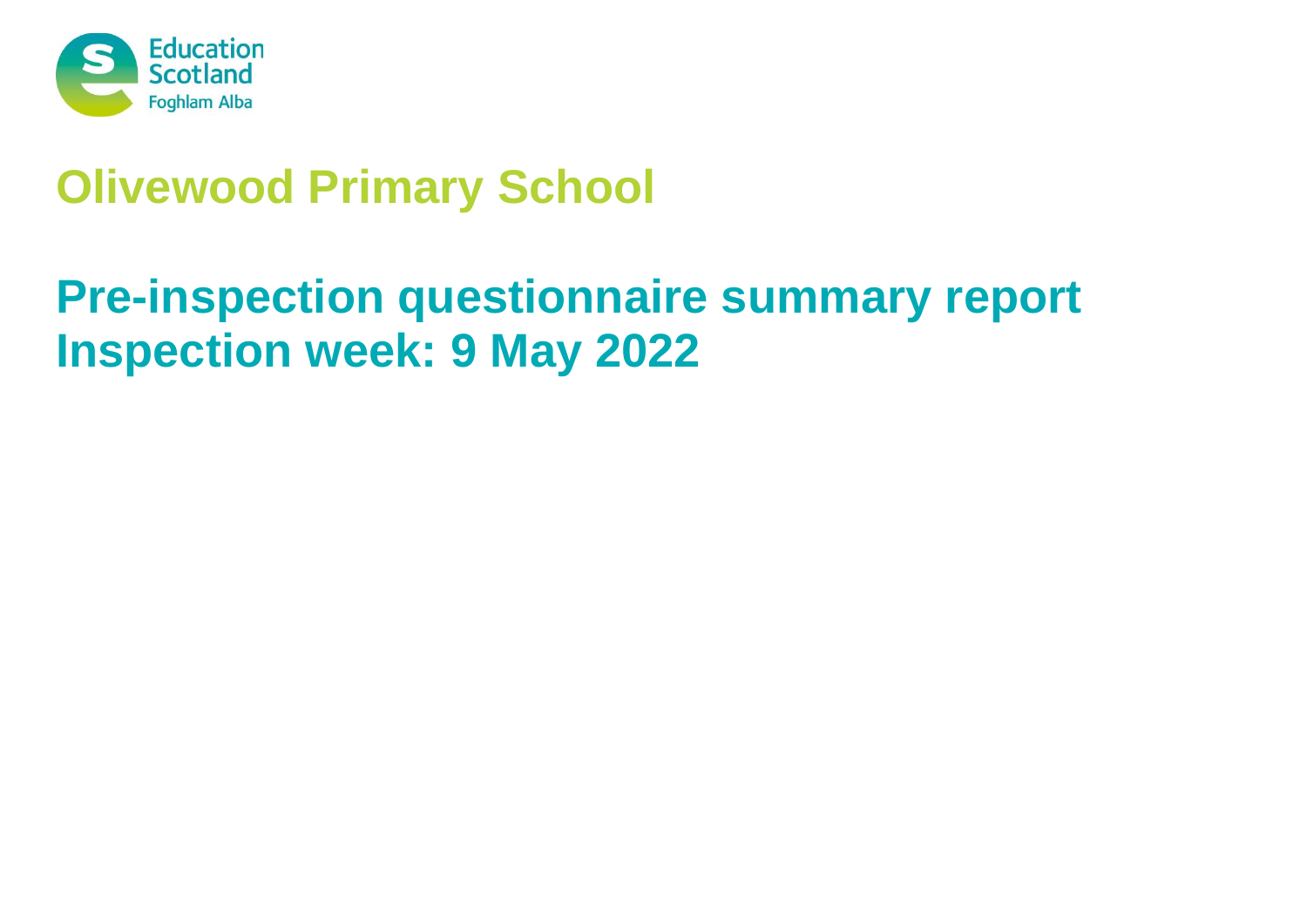# **Questionnaire for children in primary stages (01)**

# **01 Your experience by percentage (sharing)**

| Q<br>No. | <b>Question</b>                                                                                                      | <b>Response</b><br>Count | <b>Agree</b><br>$\%$ | <b>Disagree</b><br>℅ | Don't<br>know % | Didn't<br>answer % |
|----------|----------------------------------------------------------------------------------------------------------------------|--------------------------|----------------------|----------------------|-----------------|--------------------|
| 4        | I feel safe when I am at school.                                                                                     | 23                       | 95.65                | 0.00                 | 0.00            | 4.35               |
| 5        | My school helps me to feel safe.                                                                                     | 23                       | 91.3                 | 0.00                 | 0.00            | 8.7                |
| 6        | I have someone in my school I can speak to if I am upset or worried about<br>something.                              | 23                       | 95.65                | 0.00                 | 0.00            | 4.35               |
|          | Staff treat me fairly and with respect.                                                                              | 23                       | 95.65                | 0.00                 | 0.00            | 4.35               |
| 8        | Other children treat me fairly and with respect.                                                                     | 23                       | 78.26                | 0.00                 | 17.39           | 4.35               |
| 9        | My school helps me to understand and respect other people.                                                           | 23                       | 95.65                | 0.00                 | 0.00            | 4.35               |
| 10       | My school is helping me to become confident.                                                                         | 23                       | 95.65                | 0.00                 | 0.00            | 4.35               |
| 11       | My school teaches me how to lead a healthy lifestyle.                                                                | 23                       | 95.65                | 0.00                 | 0.00            | 4.35               |
| 12       | There are lots of chances at my school for me to get regular exercise.                                               | 23                       | 95.65                | 0.00                 | 0.00            | 4.35               |
| 13       | My school offers me the opportunity to take part in activities in school beyond the<br>classroom and timetabled day. | 23                       | 95.65                | 0.00                 | 0.00            | 4.35               |
| 14       | I have the opportunity to discuss my achievements outwith school with an adult in<br>school who knows me well.       | 23                       | 82.61                | 0.00                 | 8.7             | 8.7                |
| 15       | My school listens to my views.                                                                                       | 23                       | 91.3                 | 0.00                 | 0.00            | 8.7                |
| 16       | My school takes my views into account.                                                                               | 23                       | 95.65                | 0.00                 | 0.00            | 4.35               |
| 17       | I feel comfortable approaching staff with questions or suggestions.                                                  | 23                       | 95.65                | 0.00                 | 0.00            | 4.35               |
| 18       | Staff help me to understand how I am progressing in my school work.                                                  | 23                       | 95.65                | 0.00                 | 0.00            | 4.35               |
| 19       | My homework helps me to understand and improve my work in school.                                                    | 23                       | 95.65                | 0.00                 | 0.00            | 4.35               |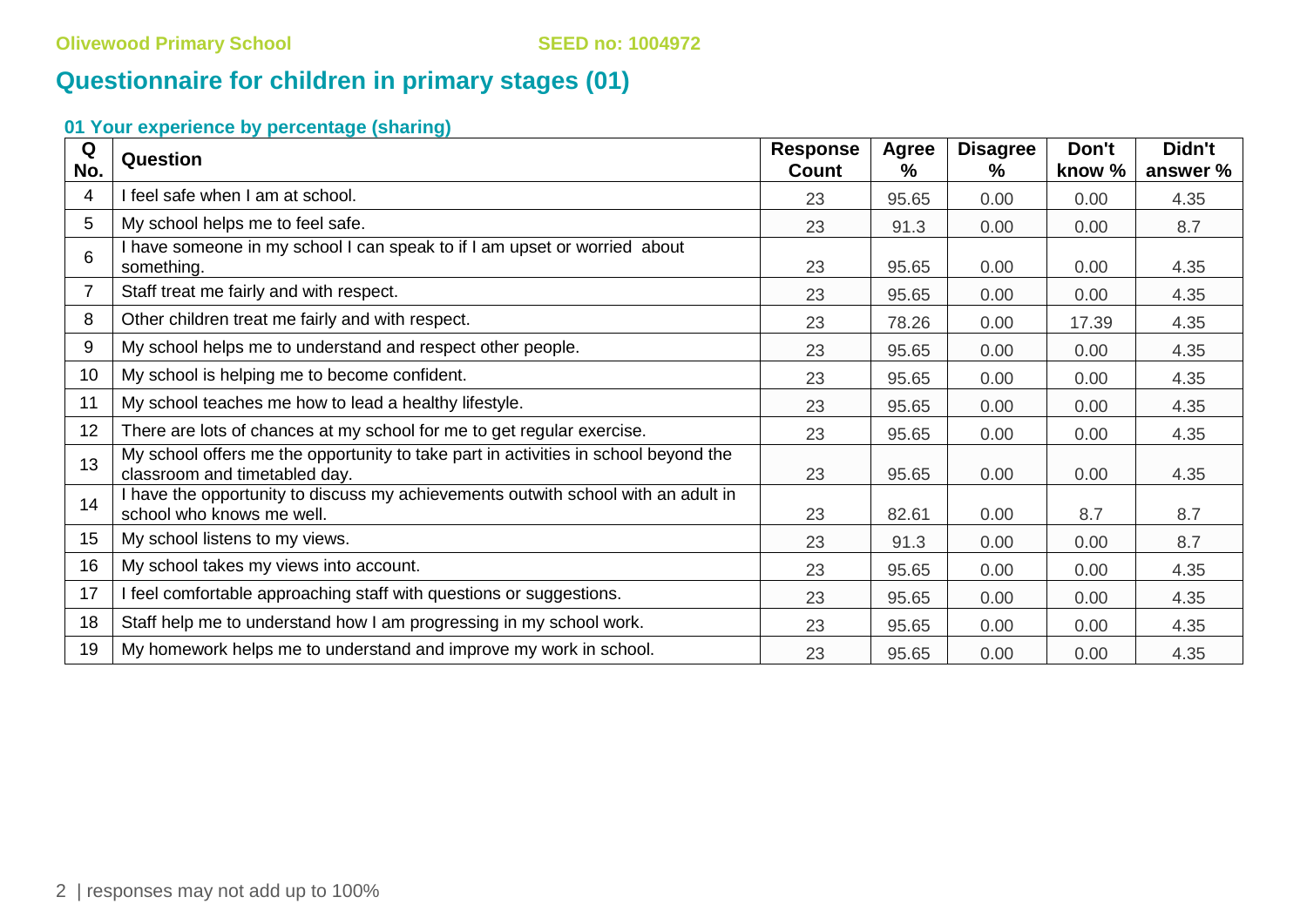# **01 Your experience by percentage chart (sharing)**

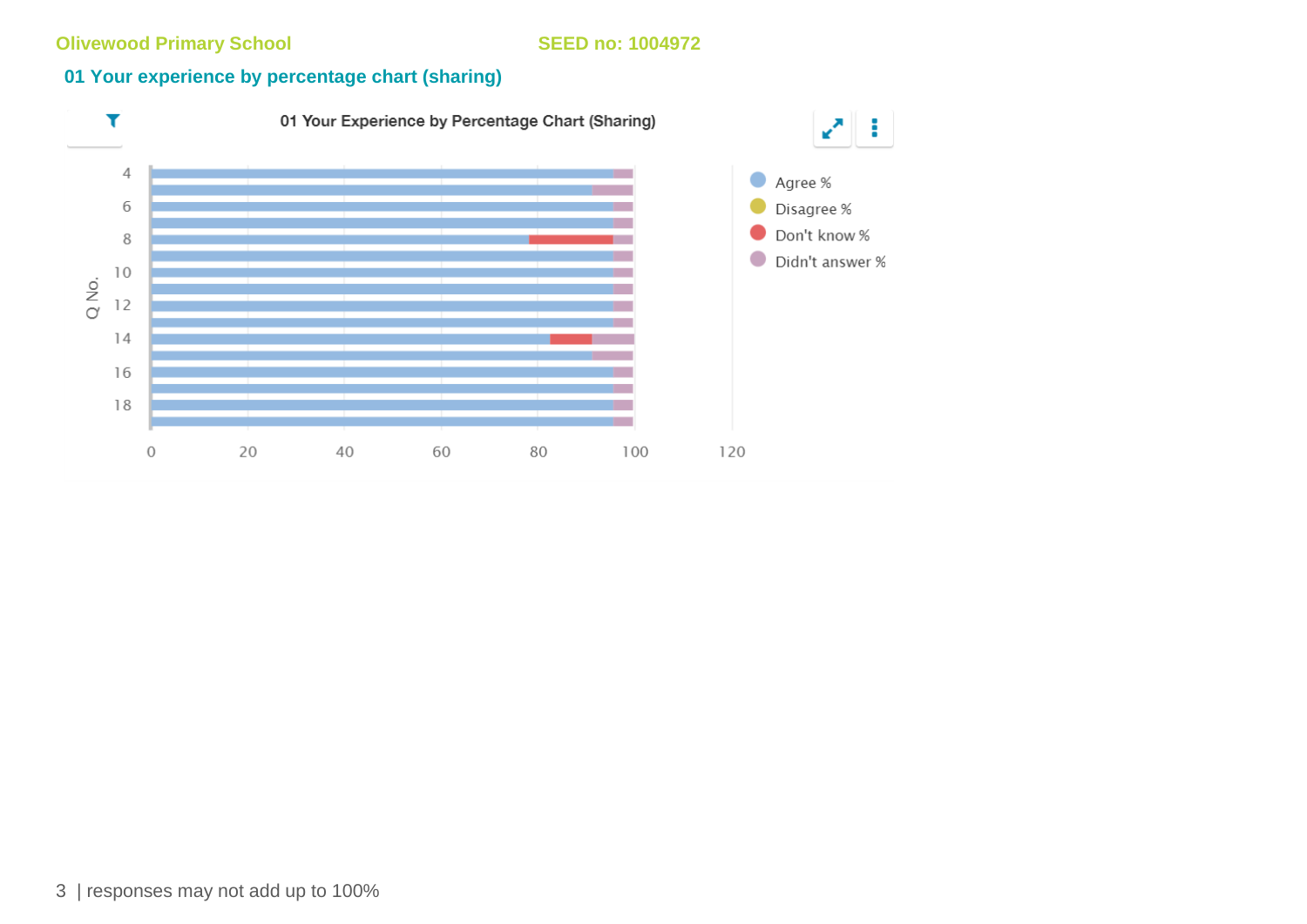### **01 Your experience by percentage 2 (sharing)**

| Q<br>No. | <b>Question</b>                                                    | <b>Response</b><br><b>Count</b> | All of the<br>time % | Some of the<br>time % | Not very<br>often % | Don't<br>know % | Didn't<br>answer % |
|----------|--------------------------------------------------------------------|---------------------------------|----------------------|-----------------------|---------------------|-----------------|--------------------|
| 20       | Other children behave well.                                        | 23                              | 13.04                | 82.61                 | 0.00                | 0.00            | 4.35               |
| 21       | My teachers ask me about what things I want to<br>learn in school. | 23                              | 91.3                 | 4.35                  | 0.00                | 0.00            | 4.35               |
| 22       | I enjoy learning at school.                                        | 23                              | 95.65                | 0.00                  | 0.00                | 0.00            | 4.35               |
| 23       | I feel that my work in school is hard enough.                      | 23                              | 69.57                | 21.74                 | 0.00                | 0.00            | 8.7                |
| 24       | I know who to ask to get help if I find my work<br>too hard.       | 23                              | 95.65                | 0.00                  | 0.00                | 0.00            | 4.35               |
| 25       | am encouraged by staff to do the best I can.                       | 23                              | 91.3                 | 0.00                  | 0.00                | 0.00            | 8.7                |
| 26       | am happy with the quality of teaching in my<br>school.             | 23                              | 86.96                | 0.00                  | 0.00                | 0.00            | 13.04              |

# **01 Your experience by percentage chart (sharing)**<br>**T** 01 Your Experience by Percentage 2 Chart (Sharing)

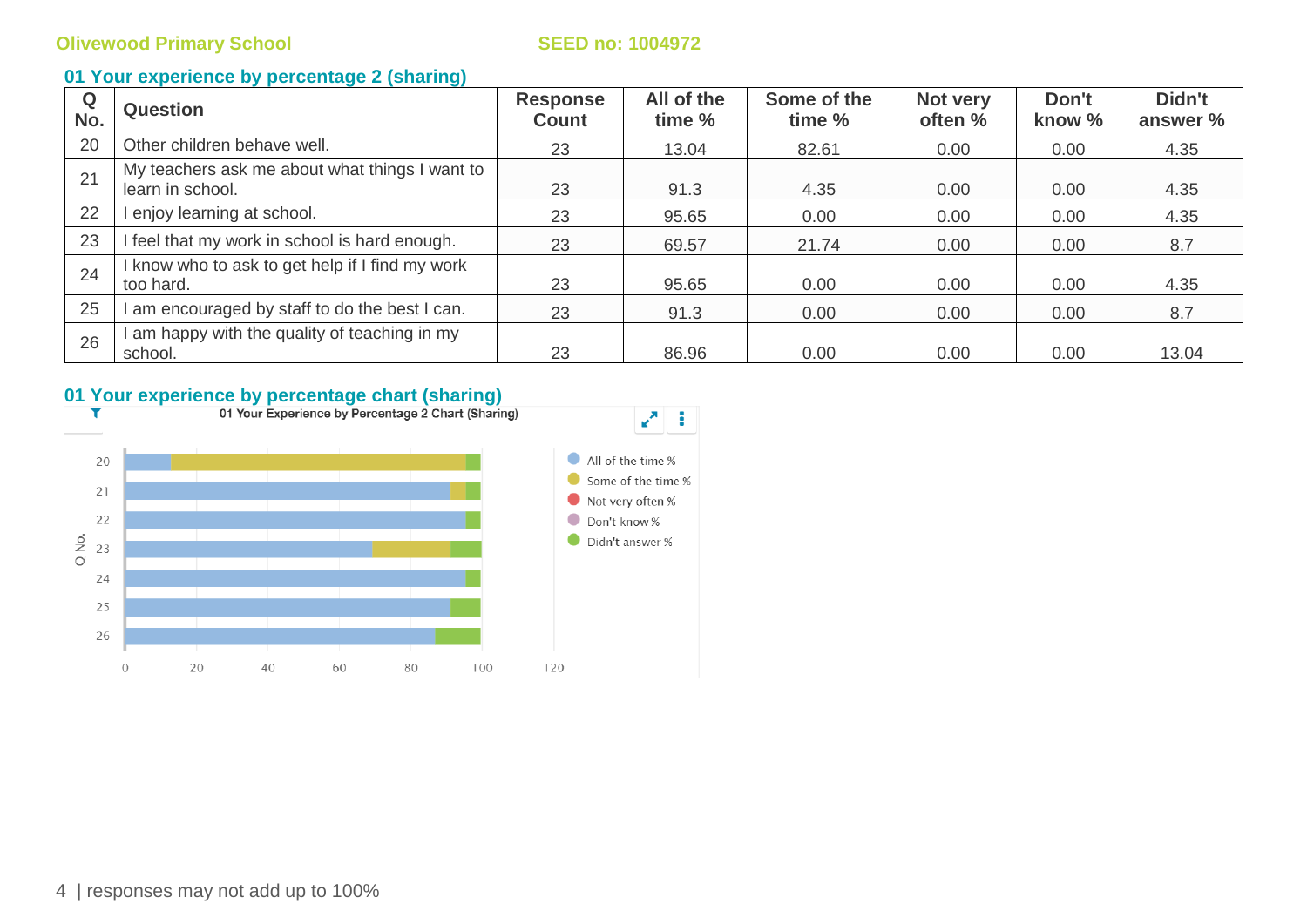### **01 Your experience by percentage (sharing) bullying**

| No.           | <b>Question</b>                         | <b>Response</b><br>Count | <b>Agree</b><br>$\frac{0}{0}$ | <b>Disagree</b><br>$\mathbf{0}$ | <b>Never</b><br>experienced % | Didn't<br>answer % |
|---------------|-----------------------------------------|--------------------------|-------------------------------|---------------------------------|-------------------------------|--------------------|
| $\sim$<br>- 1 | My school deals well with any bullying. | $\Omega$<br>∠J           | 91.3                          | 0.00                            | 0.00                          | $\cup$ .,          |

# **01 Your experience by percentage chart (sharing) bullying**



#### **01 Your experience by percentage (sharing) moved**

| ∽<br><br>No. | Question                                                               | <b>Response</b><br>Count | Agree<br>%          | <b>Disagree</b><br>$\frac{0}{6}$ | Haven't moved<br>$\frac{1}{2}$ | Didn't<br>answer % |
|--------------|------------------------------------------------------------------------|--------------------------|---------------------|----------------------------------|--------------------------------|--------------------|
| 28           | I moved to a new school within the last year.<br>was well supported if | $\cap$<br>∼              | 30<br>$\sim$<br>◡◡. | 0.00                             | 56.52                          | ن.+                |

# **01 Your experience by percentage chart (sharing) moved**

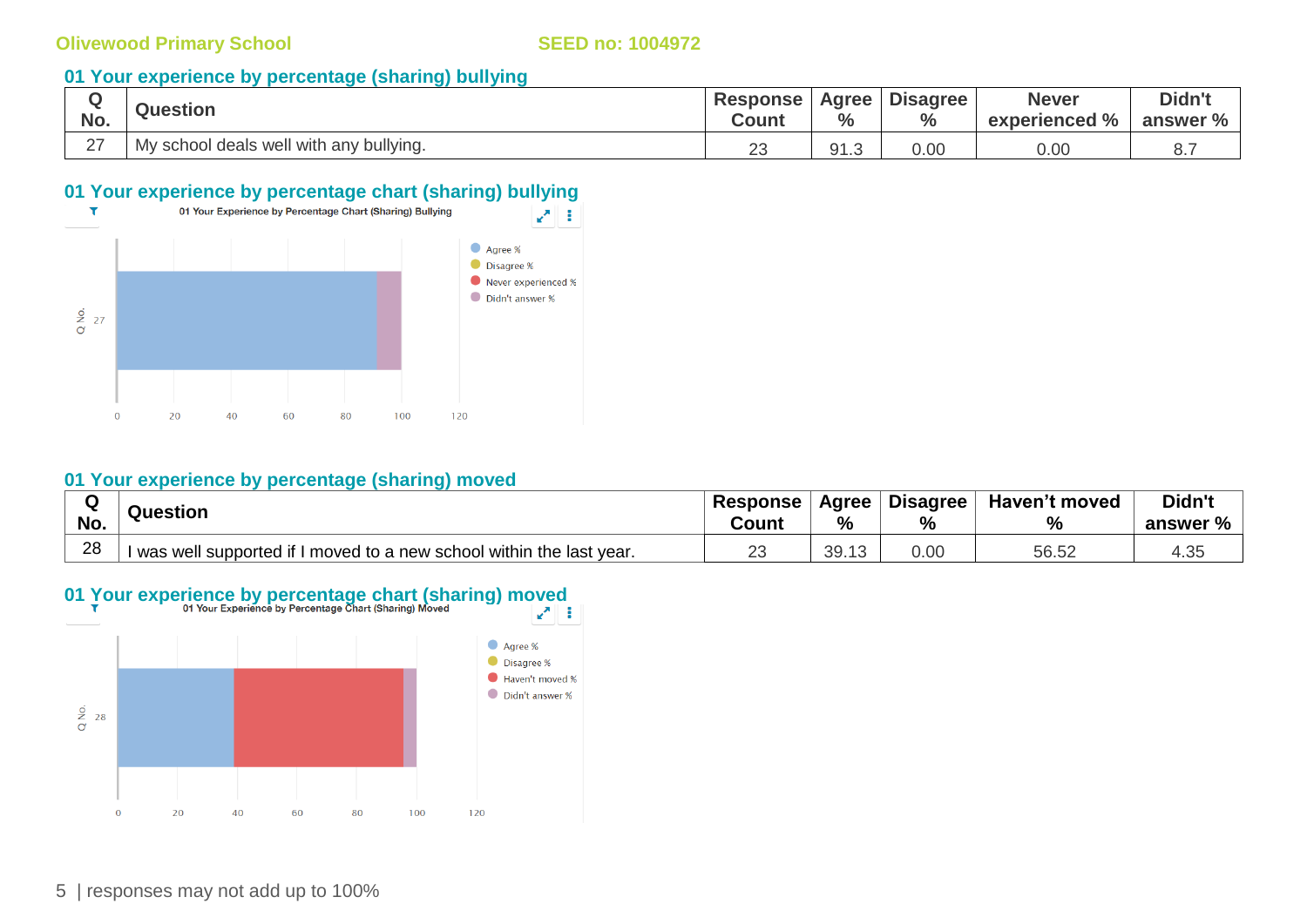# **Questionnaire for parents/carers of children in primary stages (04)**

# **04 Your experience by percentage (sharing)**

| Q<br>No.       | Question                                                                                                                                       | <b>Response</b><br><b>Count</b> | <b>Strongly</b><br>agree % | Agree<br>$\%$ | <b>Disagree</b><br>% | <b>Strongly</b><br>disagree<br>$\%$ | Don't<br>know<br>$\frac{9}{6}$ | Didn't<br>answer<br>% |
|----------------|------------------------------------------------------------------------------------------------------------------------------------------------|---------------------------------|----------------------------|---------------|----------------------|-------------------------------------|--------------------------------|-----------------------|
| $\overline{4}$ | My child likes being at this school.                                                                                                           |                                 | 82.35                      | 17.65         | 0.00                 | 0.00                                | 0.00                           | 0.00                  |
| 5              | Staff treat my child fairly and with respect.                                                                                                  | 34                              | 79.41                      | 20.59         | 0.00                 | 0.00                                | 0.00                           | 0.00                  |
| 6              | I feel that my child is safe at the school.                                                                                                    | 34                              | 88.24                      | 11.76         | 0.00                 | 0.00                                | 0.00                           | 0.00                  |
| $\overline{7}$ | The school helps my child to feel confident.                                                                                                   | 34                              | 61.76                      | 32.35         | 0.00                 | 0.00                                | 2.94                           | 2.94                  |
| 8              | I feel staff really know my child as an individual.                                                                                            | 34                              | 88.24                      | 8.82          | 0.00                 | 0.00                                | 2.94                           | 0.00                  |
| 9              | My child finds their learning activities hard enough.                                                                                          | 34                              | 38.24                      | 41.18         | 14.71                | 5.88                                | 0.00                           | 0.00                  |
| 10             | My child receives the help he/she needs to do well.                                                                                            | 34                              | 58.82                      | 41.18         | 0.00                 | 0.00                                | 0.00                           | 0.00                  |
| 11             | My child is encouraged by the school to be healthy and take<br>regular exercise.                                                               | 34                              | 58.82                      | 35.29         | 0.00                 | 0.00                                | 5.88                           | 0.00                  |
| 12             | The school supports my child's emotional wellbeing.                                                                                            | 34                              | 61.76                      | 38.24         | 0.00                 | 0.00                                | 0.00                           | 0.00                  |
| 13             | My child is making good progress at the school.                                                                                                | 34                              | 58.82                      | 41.18         | 0.00                 | 0.00                                | 0.00                           | 0.00                  |
| 14             | I receive helpful, regular feedback about how my child is<br>learning and developing e.g. informal feedback, reports and<br>learning profiles. | 34                              | 50                         | 50            | 0.00                 | 0.00                                | 0.00                           | 0.00                  |
| 15             | The information I receive about how my child is doing reaches<br>me at the right time.                                                         | 34                              | 44.12                      | 52.94         | 0.00                 | 0.00                                | 2.94                           | 0.00                  |
| 16             | I understand how my child's progress is assessed.                                                                                              | 34                              | 32.35                      | 55.88         | 8.82                 | 0.00                                | 2.94                           | 0.00                  |
| 17             | The school gives me advice on how to support my child's<br>learning at home.                                                                   | 34                              | 38.24                      | 52.94         | 2.94                 | 2.94                                | 2.94                           | 0.00                  |
| 18             | The school organises activities where my child and I can learn<br>together.                                                                    | 34                              | 20.59                      | 52.94         | 5.88                 | 0.00                                | 20.59                          | 0.00                  |
| 19             | The school takes my views into account when making changes.                                                                                    | 34                              | 41.18                      | 55.88         | 0.00                 | 0.00                                | 2.94                           | 0.00                  |
| 20             | I feel comfortable approaching the school with questions,<br>suggestions and/or a problem.                                                     | 34                              | 85.29                      | 14.71         | 0.00                 | 0.00                                | 0.00                           | 0.00                  |
| 21             | I feel encouraged to be involved in the work of the Parent<br>Council and/or parent association.                                               | 34                              | 55.88                      | 41.18         | 0.00                 | 0.00                                | 0.00                           | 2.94                  |
| 22             | I am kept informed about the work of the Parent Council and/or<br>parent association.                                                          | 34                              | 55.88                      | 44.12         | 0.00                 | 0.00                                | 0.00                           | 0.00                  |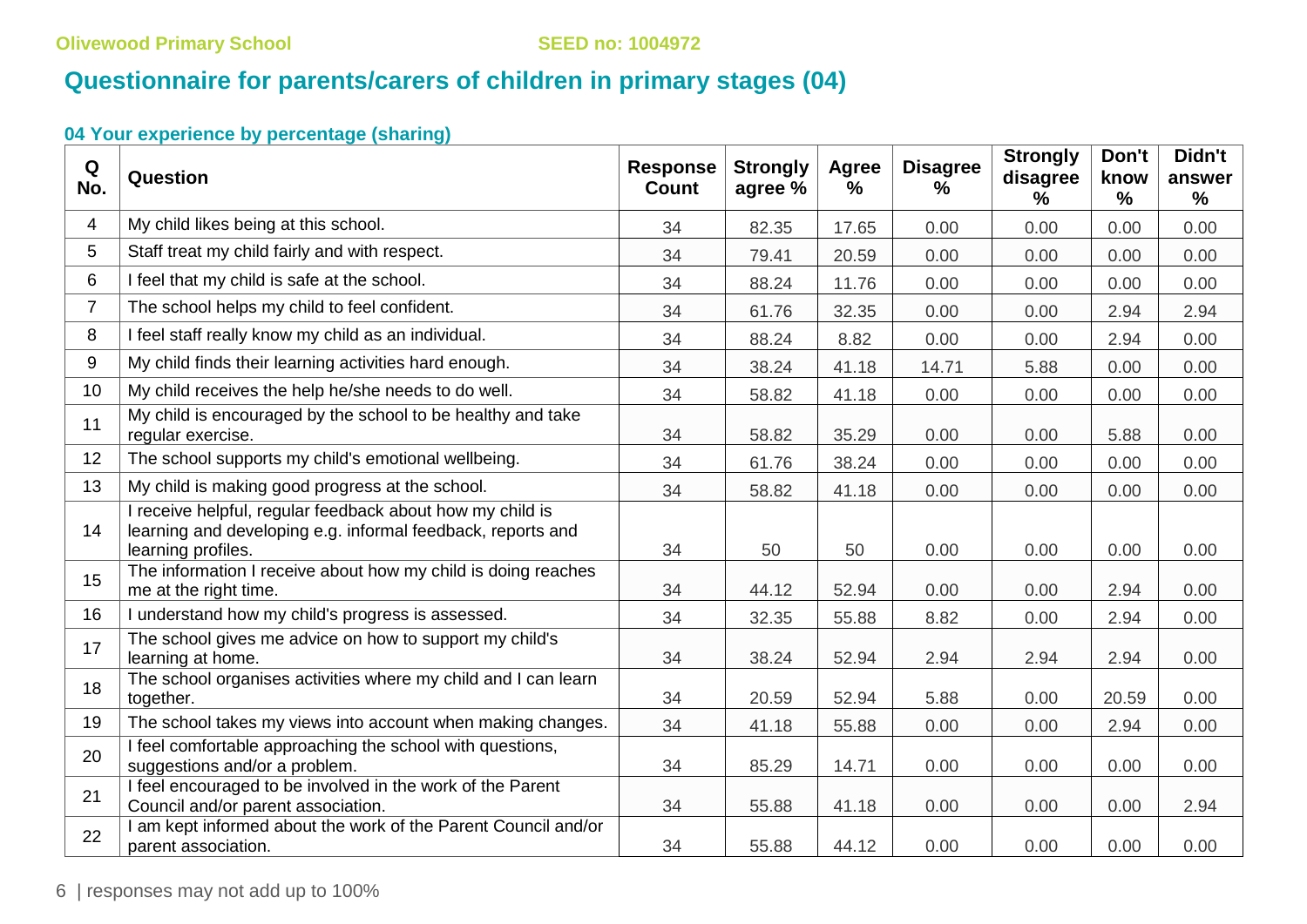| Q<br>No. | <b>Question (cont.)</b>                                      | <b>Response</b><br><b>Count</b> | <b>Strongly</b><br>agree % | Agree<br>$\%$ | <b>Disagree</b><br>$\%$ | <b>Strongly</b><br>disagree<br>$\%$ | Don't<br>know<br>% | Didn't<br>answer<br>% |
|----------|--------------------------------------------------------------|---------------------------------|----------------------------|---------------|-------------------------|-------------------------------------|--------------------|-----------------------|
| 23       | am satisfied with the quality of teaching in the school.     | 34                              | 64.71                      | 35.29         | 0.00                    | 0.00                                | 0.00               | 0.00                  |
| 24       | The school is well led and managed.                          | 34                              | 67.65                      | 32.35         | 0.00                    | 0.00                                | 0.00               | 0.00                  |
| 25       | The school encourages children to treat others with respect. | 34                              | 88.24                      | 11.76         | 0.00                    | 0.00                                | 0.00               | 0.00                  |
| 26       | would recommend the school to other parents.                 | 34                              | 85.29                      | 14.71         | 0.00                    | 0.00                                | 0.00               | 0.00                  |
| 27       | Overall, I am satisfied with the school.                     | 34                              | 73.53                      | 26.47         | 0.00                    | 0.00                                | 0.00               | 0.00                  |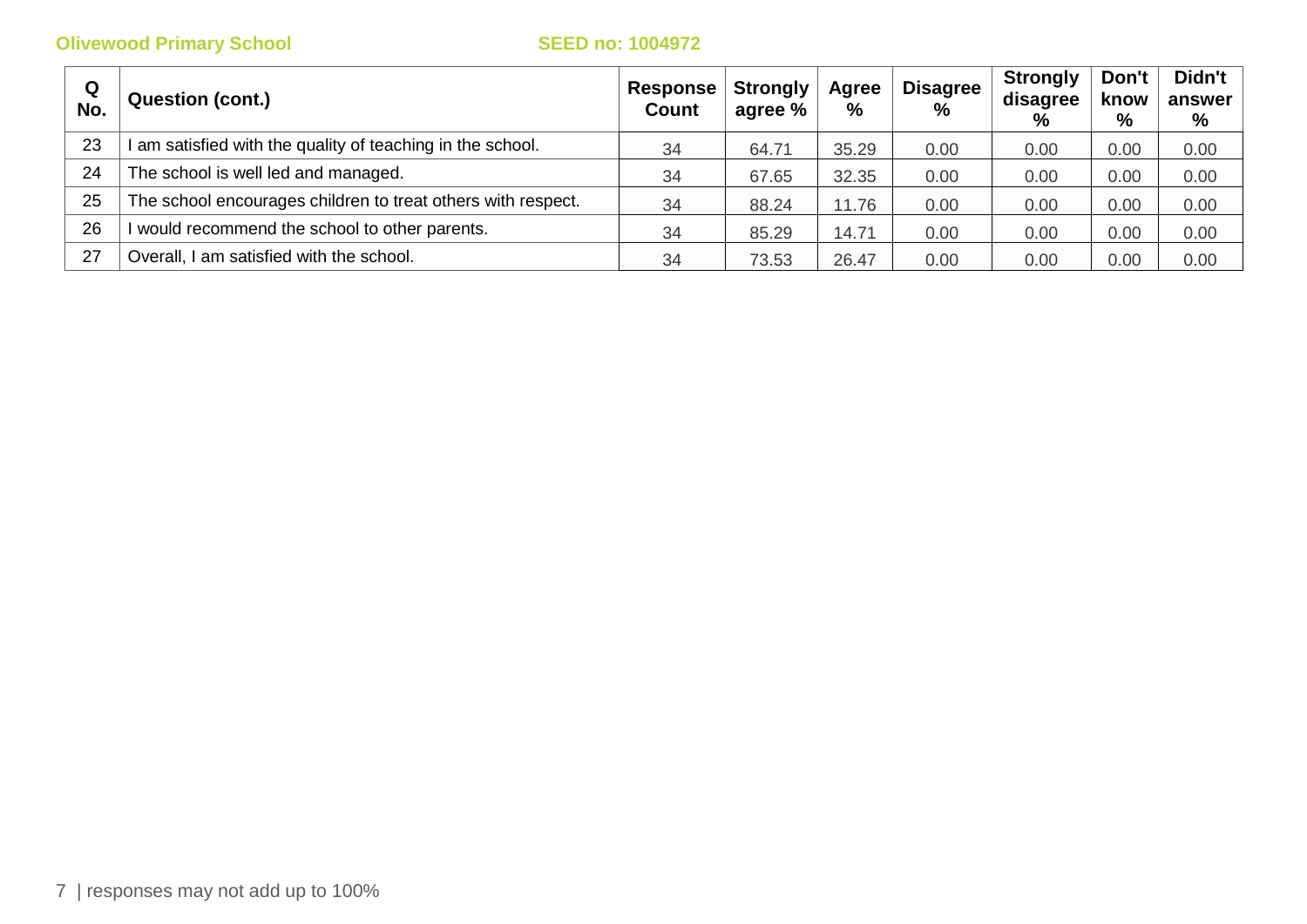# **04 Your experience by percentage chart (sharing)**<br>**1** 04 Your Experience by Percentage Chart (Sharing)



Strongly agree %

Strongly disagree %

Agree %

Disagree %

Don't know %

Didn't answer %

8 | responses may not add up to 100%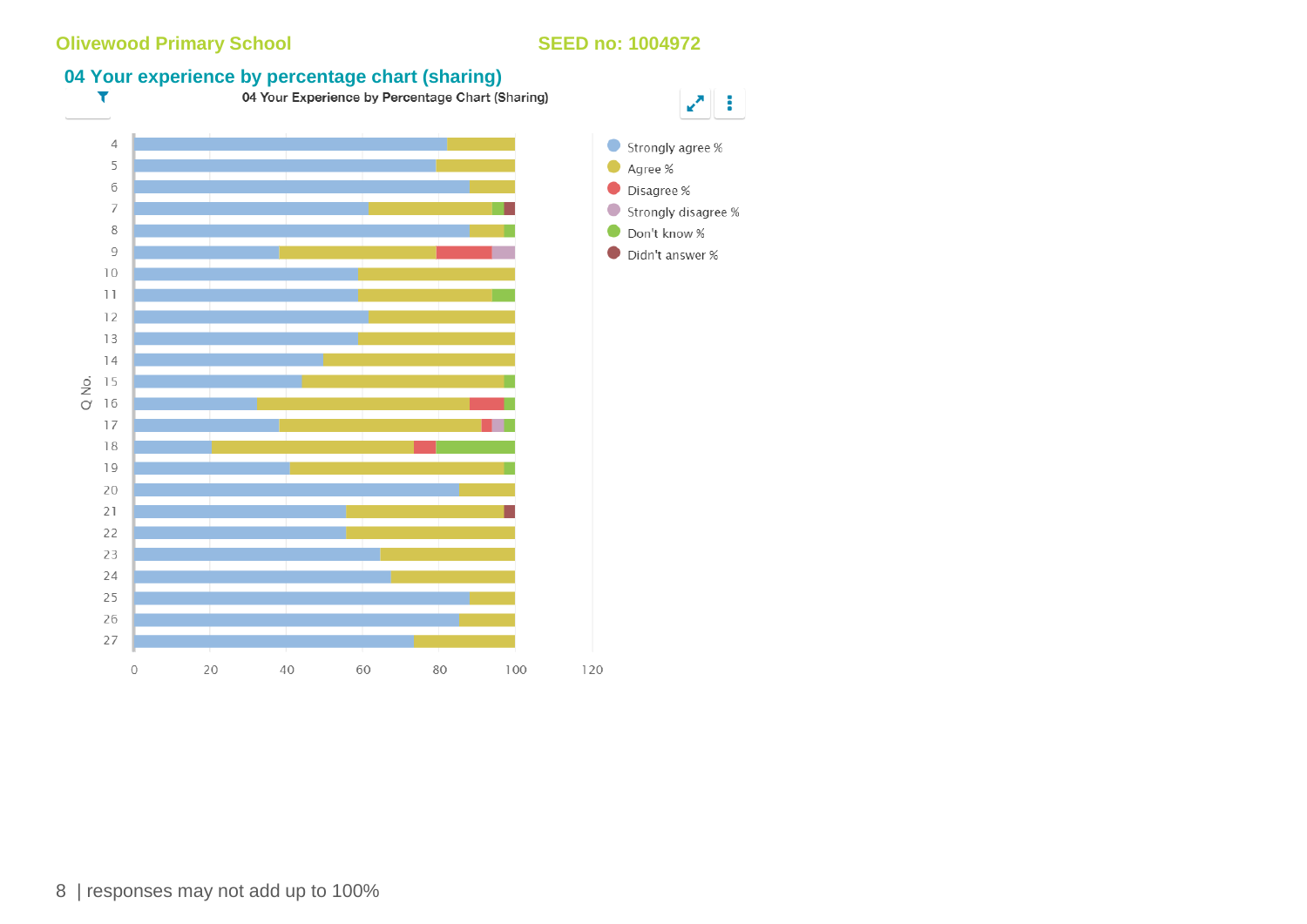# **04 Your experience by percentage (sharing) bullying**

| No. | <b>Question</b>                          | <b>Response</b><br>Count | <b>Strongly</b><br>agree % | Agree<br>% | <b>Disagree</b><br>$\%$ | <b>Strongly</b><br>disagree % | <b>Never</b><br>experienced % | Didn't<br>answer % |
|-----|------------------------------------------|--------------------------|----------------------------|------------|-------------------------|-------------------------------|-------------------------------|--------------------|
| 28  | The school deals well with any bullying. | 34                       | 38.24                      | 32.35      | 0.00                    | 0.00                          | 29.41                         | 0.00               |

ă.

# **04 Your experience by percentage chart (sharing) bullying**